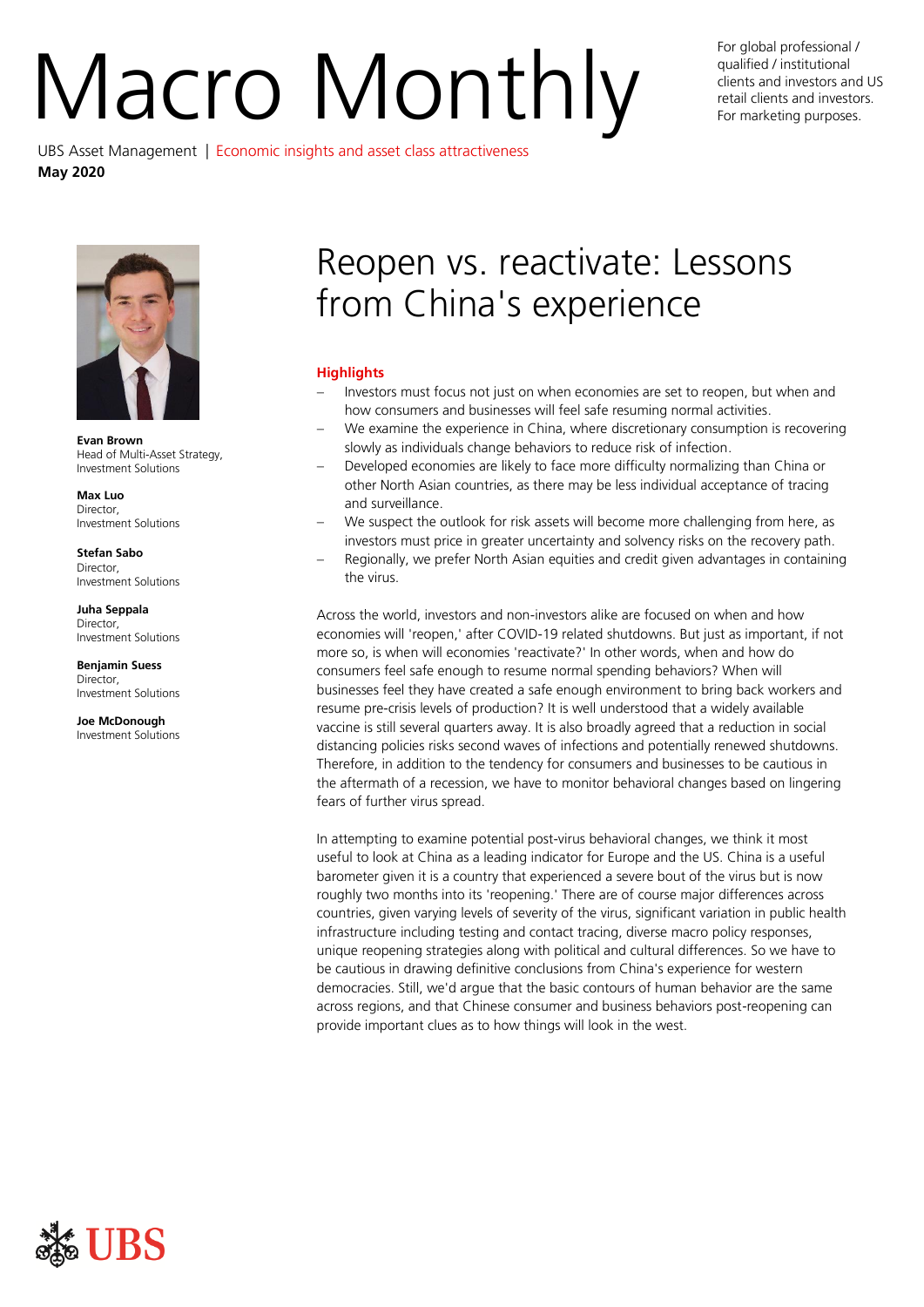# **China's reopening**

China's strategy for containing the virus involved a nearly twomonth-long lockdown of Hubei, the epicenter of the COVID-19 outbreak in China, which ended on March 25. Outside Hubei, Chinese local officials began opening up their economies two to three weeks after the extended Chinese New Year's holiday ended on February 3. The real catalyst came during the February 21 Politburo meeting, where the central government pushed hard for work resumption while remaining committed to containing any second waves. This required a strong contact tracing system, surveillance, temperature checking and some travel quarantining requirements. As an example, China mandates that individuals have barcodes on their phones signaling their relative health risk to others before accessing public transportation or entering buildings. Potentially contagious individuals face a mandated quarantine if they are deemed high risk to others. While there have been small outbreaks of the virus in particular localities, most seem to be imported from other countries. In response, China has sharply reduced international travel and mandated strict quarantine guidelines for incoming travelers.

# **Exhibit 1: Daily new infections/million pop. in China**



Source: Wind, UBS Asset Management, data as of 20 April 2020. Note: The spike on Feb 12 was a result of changing guidelines for identifying infections. The number was a one-off adjustment with cumulative cases as of Feb. 12. In order to smooth the curve, we made an assumption that the actual number of infections on Feb. 12 was the average of those for Feb. 11 and Feb. 13. We then distributed the additional throughout the earlier days between Jan. 20 and Feb. 11 in proportion to the numbers reported each day.

Given the challenge of reopening the economy while making sure the virus is contained, the slope of economic activity was inevitably flat at the very beginning and gradually moved higher as the government and the public gained more confidence in health conditions. The signs of an acceleration of daily activities as measured in coal consumption, property

sales and city traffic congestion levels are visible around late February and early March, following the aforementioned Politburo meeting on February 21. But two months in, current levels of activity are still somewhat subdued from previous years.



**Exhibit 2: Coal consumption of 6 largest power groups**

Source: Wind, UBS Asset Management, data as of 20 April 2020.

Our colleagues in China do note a change in much of the public's daily routines. Ridership of city public transport has remained far below pre-outbreak levels, with many preferring to drive to work. Indeed, city traffic congestion has almost returned to pre-outbreak levels, and during peak hours is particularly congested. But the length of such peak hours has shrunk, as individuals choose to return home from city centers as opposed to staying out for leisure purposes.

### **Exhibit 3: 100-city traffic congestion index (7-day ma)**



Source: Gaode Traffic Congestion Index, UBS Investment Bank, data as of 20 April 2020.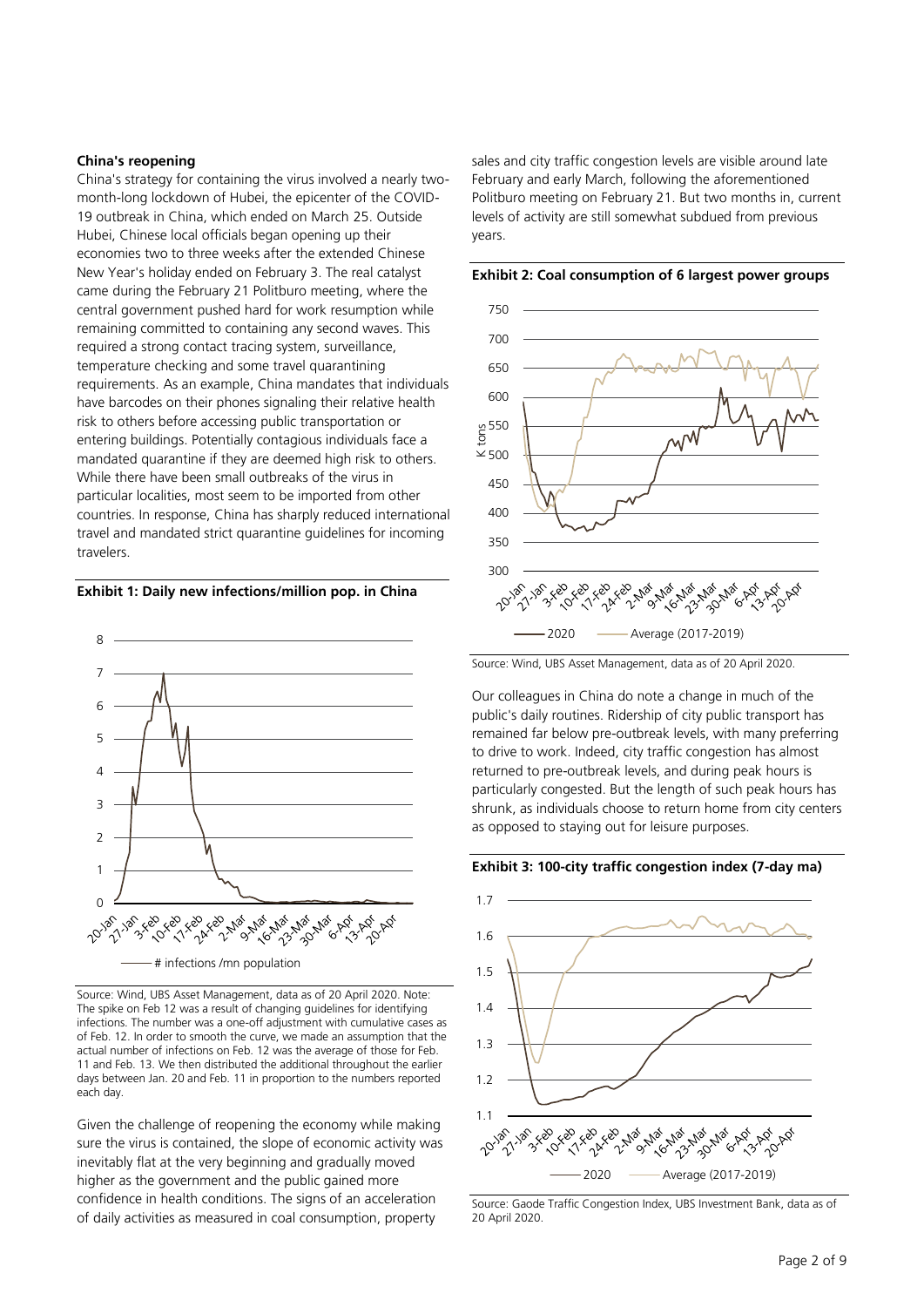#### **Exhibit 4: Chinese consumption demand recovery lags supply**

|                                                                         |                  |                  | Operating capacity vs. normal levels | Demand vs. normal levels |                           |                                    |
|-------------------------------------------------------------------------|------------------|------------------|--------------------------------------|--------------------------|---------------------------|------------------------------------|
| Sector                                                                  | End-March<br>(%) | End-April<br>(%) | Estimated date of<br>normalization   | End-March<br>(%)         | End-April<br>$(Est.)$ (%) | Estimated date of<br>normalization |
| Infrastructure construction                                             | 90               | 100              | Mid to late April                    | 95                       | 100                       | Apr                                |
| Property construction                                                   | 85               | 100              | Mid to late April                    | 70                       | 80                        | Mid-May                            |
| Property sales                                                          | 90               | 100              | Mid-Apr                              | 70                       | 90                        | Mid-May                            |
| Auto sales at dealers                                                   | 90               | 100              | Mid-Apr                              | 60                       | 80                        | Beyond 2020                        |
| Airlines                                                                | $70 - 75$        | 90               | June-Aug.                            | 28                       | $35 - 40$                 | June-Aug                           |
| Rail                                                                    | 95               | 100              | Early April                          | 32                       | 50                        | June                               |
| Shopping malls                                                          | 100              | 100              | End-Mar                              | 60                       | 70                        | Oct.                               |
| In-store services (such as<br>beauty salons, massage<br>services, etc.) | 60-70            | $70 - 75$        | 2nd half                             | ~120                     | 40-50                     | 2nd half                           |
| Restaurants                                                             | 80-90            | 90-95            | Fnd-June                             | $30 - 50$                | 50-80                     | End-June                           |
| Food delivery                                                           | 100              | 100              | End-March                            | 75                       | 90                        | May                                |
| Hotels                                                                  | 90               | 100              | End-Apr./early May                   | 40                       | 70                        | End-June/Early Jul                 |
| Tourism                                                                 | 25               | 60               | Jul                                  | 25                       | 40                        | Oct                                |
| Cinema                                                                  | $\overline{O}$   |                  | Jul                                  | $\overline{0}$           |                           | Oct                                |
| Medical services                                                        | ~180             | 90               | Late-May                             | 70                       | 80                        | Late-May                           |
| Offline education*                                                      | $\overline{O}$   | 10               | Late-May/June                        | 90-100                   | 90-100                    | Mar                                |
| <b>Total</b>                                                            | 75-85            | 85-95            | Late-May/June                        | 50-55                    | 60-65                     | 3rd Q 2020                         |

Color key: 0-19% in **red**, 20-39% in **pink**, 40-59% in **orange** 60-79% in **yellow**, 90-94% in light **green**, 95-100 in **dark green**.

Source: Morgan Stanley Research, 27 April 2020.

\*The education demand has reached 90%-100% as most schools have shifted to provide online courses.

Indeed, while China has largely returned to work, the country has yet to return to spending in earnest. Overall discretionary consumption was down 20% from last year.<sup>1</sup> To be sure, much of this is due to the decline in real disposable income by 3.9% YoY in 1Q, the sharpest fall since data became available in 2002, as well as uncertainty about the future. But there is also a general desire to avoid crowds which has led to a slow recovery in discretionary spending. Shopping malls are open but are much less populated as people have chosen to avoid gathering. Dining out at restaurants is still a fraction of what it was pre-pandemic as is spending on in-store services like beauty salons. There has been a move away from offline towards online spending, with the former down 13%YoY and the latter up 11%YoY in March, according to official data. These fail to offset though because offline consumption is still roughly three-fourths of consumer spending. Exhibit 4 displays current and predicted activity levels across various areas of the economy, showing that while the supply side is mostly up and running, various areas of demand will take longer to normalize.

A recent paper from the National University of Singapore<sup>2</sup> has used high frequency data to track offline spending in China. The authors find that consumption patterns show a strong negative relationship to the severity of the health crisis, even accounting for distancing and mobility restrictions. Specifically, when the one-day lagged number of new cases rises, day-today consumption declines, and vice versa. This includes data in the first half of April, when most mobility restrictions had been relaxed and concerns grew over potential second waves of

infections (either from imported or asymptomatic cases, which the government started to report at the beginning of April). The authors attribute much of the decline in consumption to uncertainty around the disease itself, suggesting that the more that can be done to manage the public health crisis and make people feel safe, the more genuine a recovery in normal consumption behavior will occur.





Source: NBS, UBS Asset Management, data as of 31 March 2020.

 1 National Bureau of Statistics, Wind. As of 31 March 2020.

<sup>&</sup>lt;sup>2</sup> The Impact of the COVID-19 Pandemic on Consumption: Learning from High Frequency Transaction Data.

https://papers.ssrn.com/sol3/papers.cfm?abstract\_id=3568574&downl oad=yes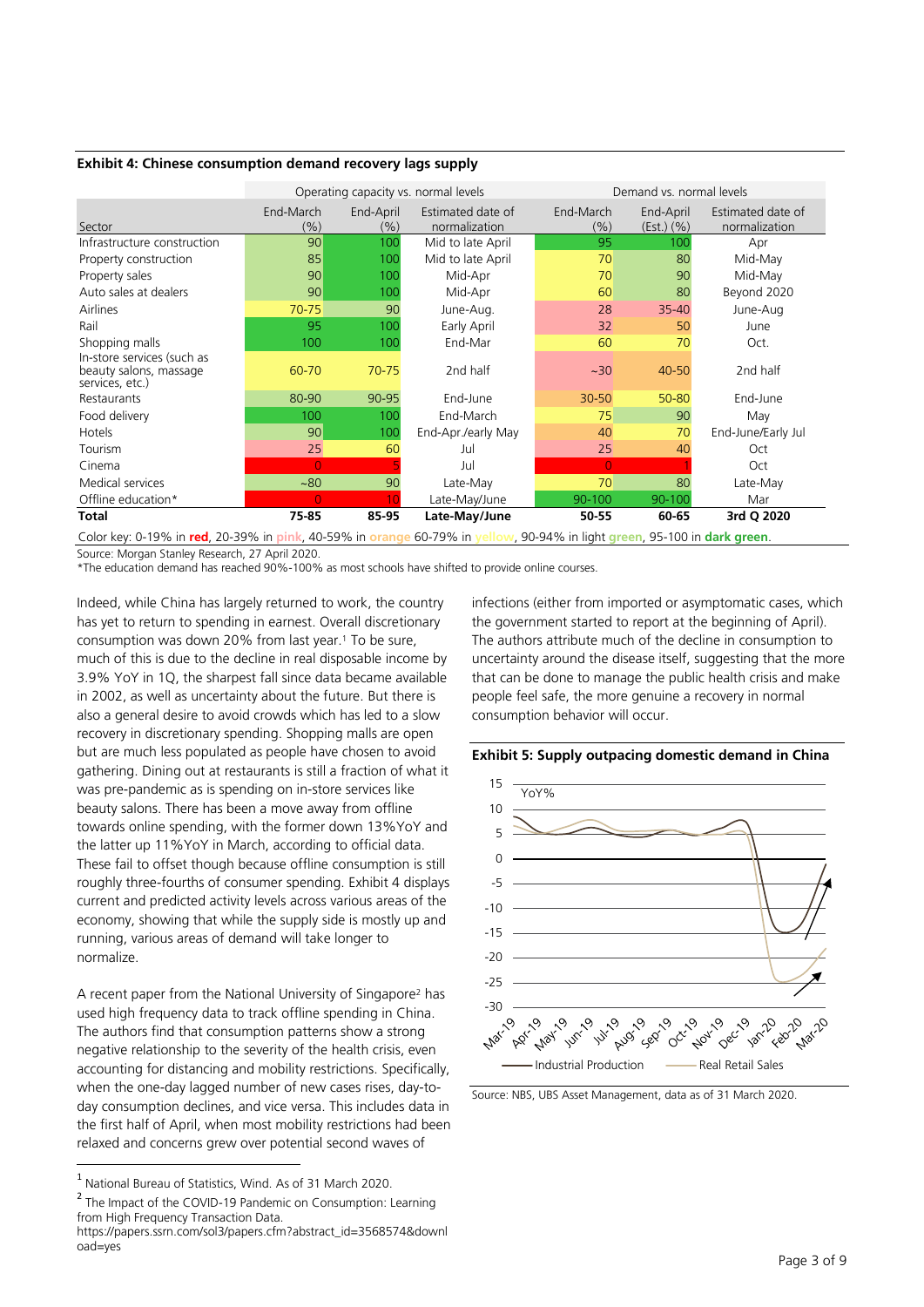# **Early lessons from China's experience**

China's approximately two-month re-opening process offers some guidance on what developed economies should expect. One takeaway is that there will likely be a very hesitant and gradual recovery in developed economies. Just because a business has reopened, it does not mean consumers will flock to it if they generally want to stay out of crowded places. A related and logical conclusion is that the safer people feel, whether that is due to low case growth nearby or trust in the public health infrastructure, the more likely they are to resume semi-normal activities.

There are of course reasons to expect a less successful return to normal in developed economies than China's experience. The US and Europe have undergone much more severe outbreaks and longer plateaus of new case growth before declining. While contact tracing and surveillance tools are in development, participation is likely to be voluntary as opposed to mandatory in most situations. And unemployment rates, in the US in particular, are skyrocketing relative to China's. This means a slower reunion of workers and employers as well as a more cautious consumer.

# **Market implications**

The above suggests caution is warranted on risk assets as global equity markets appear to be pricing in a swifter recovery with more certainty than is likely, given China's experience and differences from western economies. The S&P 500 is only down about 10% for 2020 which is quite remarkable given the sharp decline in the growth outlook and lofty valuations entering the year. As discussed in the April *[Macro Monthly](https://www.ubs.com/global/en/asset-management/insights/asset-class-research/asset-allocation/2020/04-macro-monthly.html)*, we have tremendous respect for the power of coordinated monetary and fiscal policy in providing a bridge through what will be a bumpy road for developed economies. But we would argue that policy support is largely priced in, and that current valuations do not adequately embed the meaningful uncertainty around growth and earnings over coming quarters and years. Indeed, while policymakers have

helped provide liquidity where needed, they have not erased solvency risk. Credit and equity performance is likely to be more sideways as markets grapple with the risks of a much more difficult road to recovery, including potential for second waves of COVID-19. We have moved tactically underweight global equities after the recent rally.

Within equity markets, the rebound has been driven by defensives and growth stocks – which is not part of the typical recovery playbook but understandable given the prolonged uncertainties we face. Valuation spreads between cyclicals and defensives are at extremes and will eventually snap back. We would expect this to occur in anticipation of a normalization in global spending patterns – which may require greater visibility on a vaccine. For now we favor a moderately defensive equity allocation which should include sectors that are less impacted from lockdowns such as communication services or health care in the current environment. As the road to recovery becomes clearer, we would expect the most sold-off sectors (e.g., automobiles, banks, energy) to bottom from an absolute point of view given they trade at deep recession prices and should eventually recover. Therefore, for investors with a longer time horizon and ample risk tolerance we believe that buying into those sectors on dips is likely to pay off.

We prefer China and other North Asia economies over their EM counterparts as the former have shown greater ability to manage the health crisis and control the outbreak. At the same time, countries like Korea, Taiwan and China are less vulnerable from an external financing point of view and have more room for policy action. We are expressing this view across equities and fixed income, the latter reflected in a preference for Asian high yield relative to broader emerging market debt. Over time, we expect the overvalued USD to weaken and gold to rally given extraordinary monetary and fiscal stimulus in the US.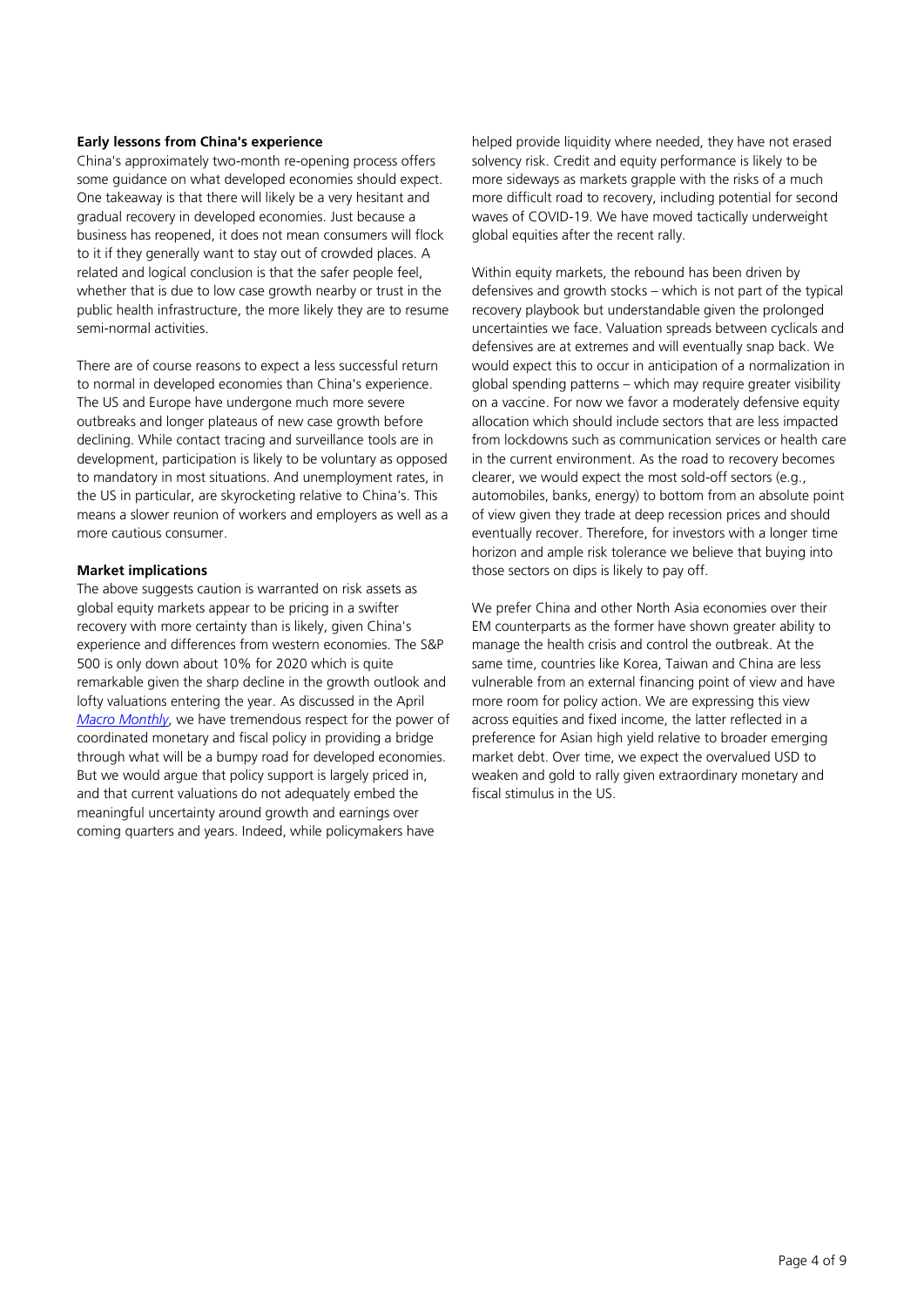

# **Asset class attractiveness**

The chart below shows the views of our Macro Asset Allocation Strategy team on overall asset class attractiveness, as well as the relative attractiveness within equities, fixed income and currencies, as of 30 April 2020.



Source: UBS Asset Management Investment Solutions Macro Asset Allocation Strategy team as at 30 April 2020. Views, provided on the basis of a 3-12 month investment horizon, are not necessarily reflective of actual portfolio positioning and are subject to change.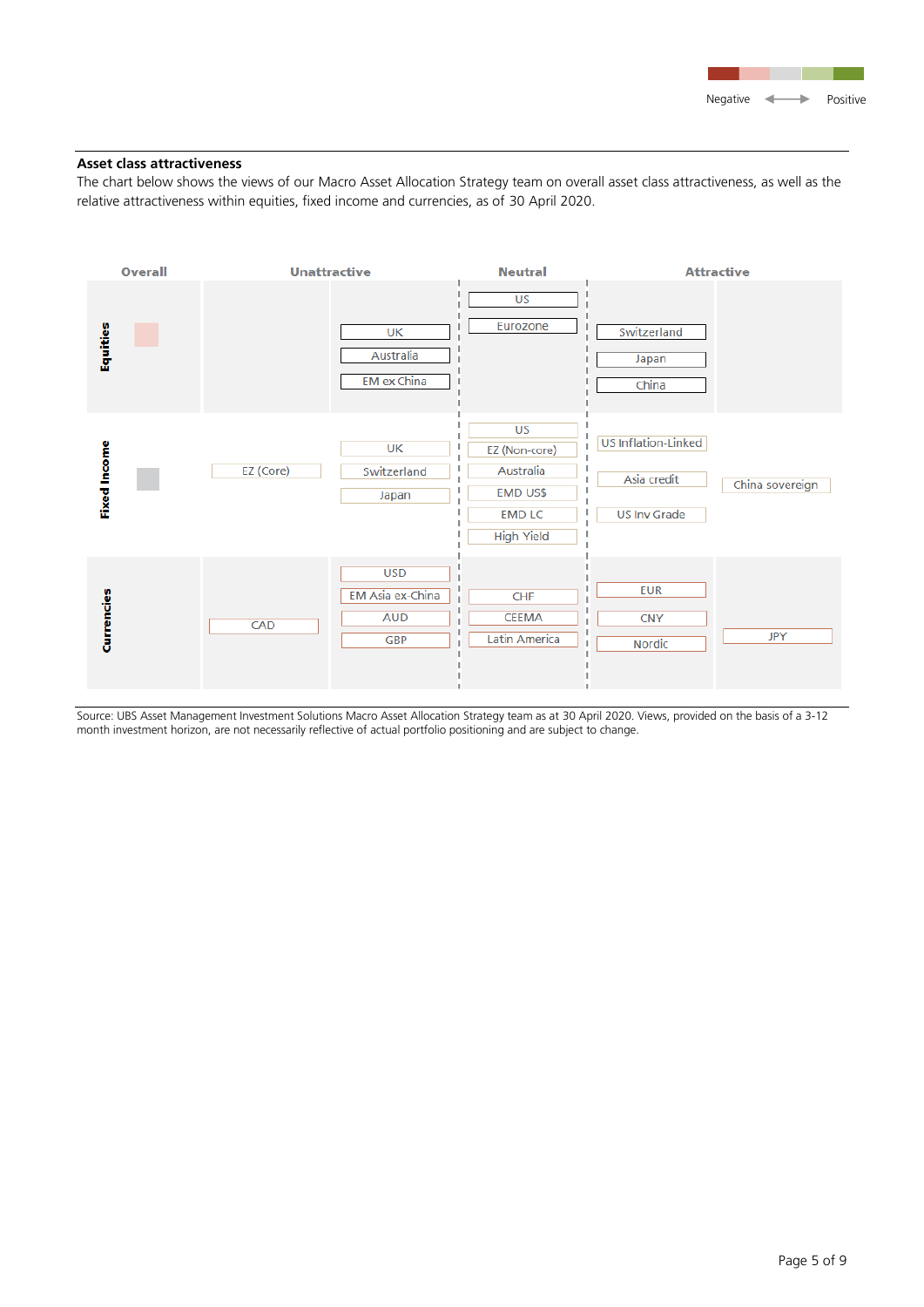| <b>Asset Class</b>                        | Overall<br>signal | <b>UBS Asset Management's viewpoint</b>                                                                                                                                                                                                                                                                                                                                                                                                                                                                                                                                                                                                                                                                                                                                                                                                                                                                                                     |
|-------------------------------------------|-------------------|---------------------------------------------------------------------------------------------------------------------------------------------------------------------------------------------------------------------------------------------------------------------------------------------------------------------------------------------------------------------------------------------------------------------------------------------------------------------------------------------------------------------------------------------------------------------------------------------------------------------------------------------------------------------------------------------------------------------------------------------------------------------------------------------------------------------------------------------------------------------------------------------------------------------------------------------|
| <b>Global Equities</b>                    |                   | - Global equities appear to be pricing in a quicker normalization of economic activity<br>than we expect. The COVID-19 pandemic, associated steps to contain it and likely<br>consumer and behavioral changes should make the recovery slow and bumpy. While<br>these developments are being met with a historically powerful monetary and fiscal<br>policy response, earnings, solvency and broader economic risks have not disappeared.<br>We are modestly underweight global equities and remain focused on relative value<br>opportunities amid the market dislocation.                                                                                                                                                                                                                                                                                                                                                                 |
| <b>US Equities</b>                        | k.                | - US equities trade at a premium relative to other markets due in part to an economy<br>with still solid foundations and a lower exposure to global growth factors. The US<br>equity market's more defensive sector decomposition should be a positive attribute<br>during uncertain times but domestic political uncertainty is set to grow. While fears<br>about Bernie Sanders progressive agenda have dissipated, headlines around the 2020<br>US presidential election and potentially significant changes in US economic policy will<br>likely still prompt bouts of volatility starting this summer. With COVID-19 still lingering<br>across the US and labor markets experiencing an unprecedented shock, there are<br>meaningful threats to growth in the medium term. Nevertheless, the quick action,<br>potential for additional stimulus once the situation has improved and recent Fed<br>actions have reduced left-tail risk. |
| <b>Ex-US Developed</b><br>market Equities | $\Box$            | - A delayed and bumpy recovery from the COVID-19 shock means that more cyclical and<br>trade-sensitive equity markets will likely fail to outperform at least in the near term,<br>despite more attractive long-term valuations. Individual countries have responded with<br>significant fiscal stimulus relative to history, but the European-wide fiscal response is<br>weak relative to other regions.<br>- To date, Japan has been able to contain the spread of the virus more effectively than<br>Europe. Moreover, a more forceful and coordinated monetary, fiscal and regulatory<br>response, combined with more attractive valuations, suggest a preference for Japanese<br>vs. European equities.                                                                                                                                                                                                                                |
| <b>Emerging Markets</b><br>(EM) Equities  | $\Box$            | - The stabilization of growth in China that we expect is likely to be positive for wider<br>emerging markets. But we believe it is clearly more positive for emerging North Asia<br>(ex Japan), where COVID-19 has been largely contained, than in Latin America for<br>example. Korea, Hong Kong and China are markets that have less external vulnerability<br>and more fiscal headroom to deliver an effective response to the growth shock.<br>Moreover, these economies were the first to experience the COVID-19 shock while<br>other emerging markets around the world are only now grappling with the virus, in<br>some cases with much worse public health infrastructure.                                                                                                                                                                                                                                                         |
| <b>China Equities</b>                     |                   | - Perhaps ironically, China stands as somewhat of a regional equity safe haven from<br>broader global COVID-19 concerns even having been the original country to face the<br>virus. Notwithstanding short-term risks to reported earnings from reduced intra-Asia<br>tourism and consumption, we remain positive on China as policy measures continue to<br>cushion the economy. The Chinese authorities have shown themselves willing and able<br>to provide additional monetary, fiscal and regulatory support to help smooth the<br>rebalancing of the Chinese economy amid ongoing developments. International capital<br>should increasingly flow into Chinese assets following the inclusion of onshore Chinese<br>equities in MSCI's widely followed EM equity indices.                                                                                                                                                              |
| <b>Global Duration</b>                    | L.                | - While yields are much lower than historically, global duration continues to play a role<br>in hedging downside risks to equities and corporate bonds. The economic outlook has<br>an unusually high degree of uncertainty, and investors will need to continue to hold<br>safe sovereign debt to protect against further deterioration. In our base case,<br>continued loose monetary and fiscal policy even in the face of improving data will see<br>developed world nominal yield curves steepening. The combination of downside<br>protection and aggressive monetary and fiscal stimulus makes inflation-linked bonds<br>particularly attractive.                                                                                                                                                                                                                                                                                    |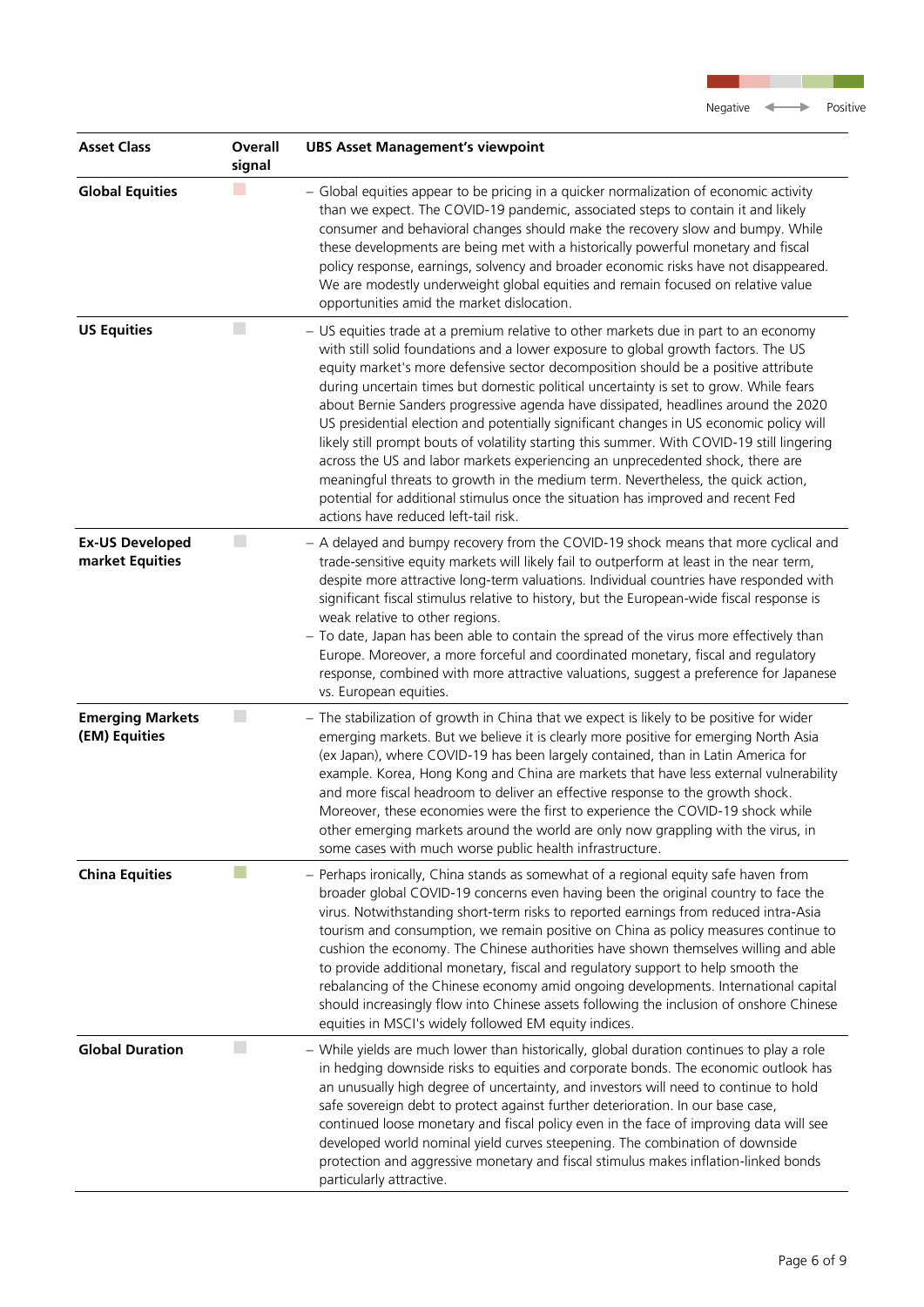| <b>Asset Class</b>                                                    | Overall<br>signal | <b>UBS Asset Management's viewpoint</b>                                                                                                                                                                                                                                                                                                                                                                                                                                                                                                                                                                             |
|-----------------------------------------------------------------------|-------------------|---------------------------------------------------------------------------------------------------------------------------------------------------------------------------------------------------------------------------------------------------------------------------------------------------------------------------------------------------------------------------------------------------------------------------------------------------------------------------------------------------------------------------------------------------------------------------------------------------------------------|
| <b>US Bonds</b>                                                       |                   | - US Treasuries will remain the world's primary safe haven amid downside risks to<br>growth. The Fed's dramatic increase in quantitative easing will keep yields low even<br>amidst higher government bond issuance, but we do not expect a significant rally<br>anymore. Over time we do expect the yield curve to steepen further as future growth<br>and inflation prospects improve.                                                                                                                                                                                                                            |
| Ex-US<br>Developed-market<br><b>Bonds</b>                             |                   | - In aggregate, we see ex-US developed market sovereign bonds as unattractive. The<br>ECB and BoJ have committed to low rates for some time, limiting attractiveness of<br>these markets. The ECB's expansion of QE should keep yields low, but we are watching<br>BTP-bund spreads closely given a not fully coordinated fiscal backstop.                                                                                                                                                                                                                                                                          |
| <b>US Investment</b><br>Grade (IG)<br><b>Corporate Debt</b>           | a a               | - The Fed's decision to support IG credit markets provides an important backstop for the<br>asset class. Moreover, the decision to continue purchasing bonds that are downgraded<br>below IG, so called fallen angels, should limit spread widening in IG. In an environment<br>of low sovereign yields we find corporate bonds attractive.                                                                                                                                                                                                                                                                         |
| <b>US High Yield Bonds</b>                                            | $\mathbf{r}$      | - The oil price collapse and damage to travel and leisure sectors from COVID-19 risks<br>further deterioration to the broader HY complex. However, credit is much closer now<br>to pricing in a full default cycle which is likely amidst the current recession. Implicit<br>support by the Fed in terms of HY ETF purchases, even if limited, warrants moving HY<br>to neutral from underweight.                                                                                                                                                                                                                   |
| <b>Emerging Markets</b><br><b>Debt</b><br>US dollar<br>Local currency | u<br>u            | - Given the COVID-19 induced global recession, the oil collapse, and still elevated dollar<br>there clearly are risks to EM debt. However, investors are now much more if not fully<br>compensated for these risks. Given the amount of global uncertainty about the<br>economic performance and virus development, we recommend a neutral stance at this<br>point.<br>- We particularly favor Asian credit relative to rest of emerging markets given better<br>infrastructure in controlling the COVID-19 shock and greater policy freedom to support<br>their economies.                                         |
| <b>Chinese Bonds</b>                                                  |                   | - Chinese government bonds have the highest nominal yields among the 10 largest fixed<br>income markets globally and have delivered the highest risk-adjusted returns of this<br>group over the last 5 and 10 years. We believe that slowing economic growth, and<br>inclusions to global bond market indices should continue to push yields down during<br>the next 3-12 months.                                                                                                                                                                                                                                   |
| Currency                                                              |                   | - The COVID-19 pandemic has introduced meaningful downside risks to global growth.<br>The negative commodity demand shock which this injected has been exacerbated by a<br>crude oil supply shock from Saudi Arabia. Thus, cyclical and commodity-sensitive<br>currencies face significant headwinds in this environment, with external financing<br>demands driving idiosyncratic performance. The aggressive fiscal and monetary policy<br>response in the US should cause the USD to weaken from its overvalued perch, but in<br>the near term, financial stress may keep reserve and safe haven currencies bid. |

Source: UBS Asset Management. As of 30 April 2020. Views, provided on the basis of a 3-12 month investment horizon, are not necessarily reflective of actual portfolio positioning and are subject to change.

# **A comprehensive solutions provider**

UBS Asset Management Investment Solutions manages USD 130 billion (as of 31 December 2019). Our 100+ Investment Solutions professionals leverage the depth and breadth of UBS's global investment resources across regions and asset classes to develop solutions that are designed to meet client investment challenges. Investment Solutions' macro-economic and asset allocation views are developed with input from portfolio managers globally and across asset classes. For more information, contact your UBS Asset Management representative or your financial advisor.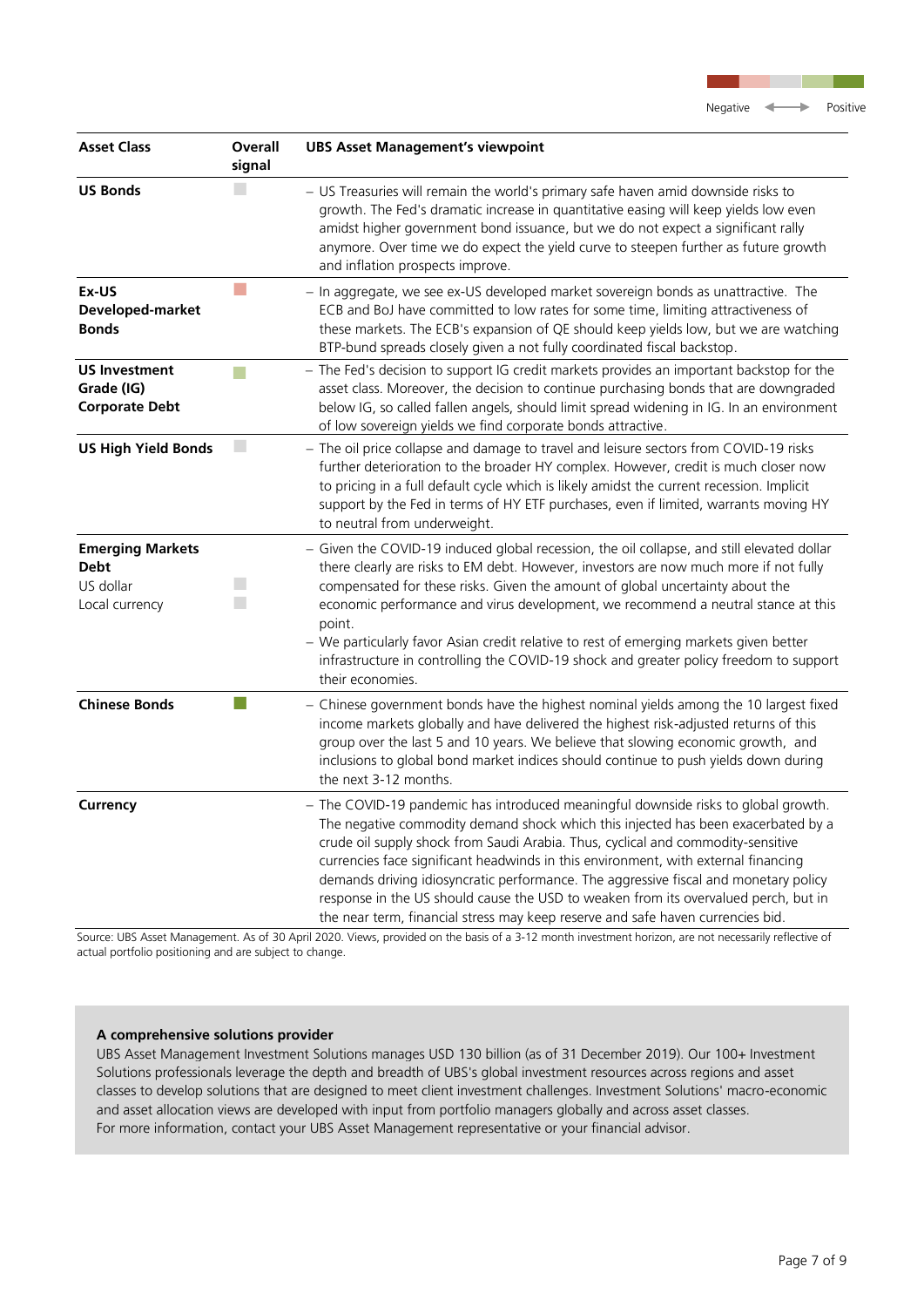#### **For marketing and information purposes by UBS. For global professional / qualified / institutional clients and investors and US retail clients and investors.**

This document does not replace portfolio and fund-specific materials. Commentary is at a macro or strategy level and is not with reference to any registered or other mutual fund.

#### **Americas**

The views expressed are a general guide to the views of UBS Asset Management as of April 2020. The information contained herein should not be considered a recommendation to purchase or sell securities or any particular strategy or fund. Commentary is at a macro level and is not with reference to any investment strategy, product or fund offered by UBS Asset Management. The information contained herein does not constitute investment research, has not been prepared in line with the requirements of any jurisdiction designed to promote the independence of investment research and is not subject to any prohibition on dealing ahead of the dissemination of investment research. The information and opinions contained in this document have been compiled or arrived at based upon information obtained from sources believed to be reliable and in good faith. All such information and opinions are subject to change without notice. Care has been taken to ensure its accuracy but no responsibility is accepted for any errors or omissions herein. A number of the comments in this document are based on current expectations and are considered "forward-looking statements." Actual future results, however, may prove to be different from expectations. The opinions expressed are a reflection of UBS Asset Management's best judgment at the time this document was compiled, and any obligation to update or alter forward-looking statements as a result of new information, future events or otherwise is disclaimed. Furthermore, these views are not intended to predict or guarantee the future performance of any individual security, asset class or market generally, nor are they intended to predict the future performance of any UBS Asset Management account, portfolio or fund.

#### **EMEA**

The information and opinions contained in this document have been compiled or arrived at based upon information obtained from sources believed to be reliable and in good faith, but is not guaranteed as being accurate, nor is it a complete statement or summary of the securities, markets or developments referred to in the document. UBS AG and / or other members of the UBS Group may have a position in and may make a purchase and / or sale of any of the securities or other financial instruments mentioned in this document. Before investing in a product please read the latest prospectus carefully and thoroughly. Units of UBS funds mentioned herein may not be eligible for sale in all jurisdictions or to certain categories of investors and may not be offered, sold or delivered in the United States. The information mentioned herein is not intended to be construed as a solicitation or an offer to buy or sell any securities or related financial instruments. Past performance is not a reliable indicator of future results. The performance shown does not take account of any commissions and costs charged when subscribing to and redeeming units. Commissions and costs have a negative impact on performance. If the currency of a financial product or financial service is different from your reference currency, the return can increase or decrease as a result of currency fluctuations. This information pays no regard to the specific or future investment objectives, financial or tax situation or particular needs of any specific recipient. The details and opinions contained in this document are provided by UBS without any guarantee or warranty and are for the recipient's personal use and information purposes only. This document may not be reproduced, redistributed or republished for any purpose without the written permission of UBS AG. This document contains statements that constitute "forward-looking statements", including, but not limited to, statements relating to our future business development. While these forward-looking statements represent our judgments and future expectations concerning the development of our business, a number of risks, uncertainties and other important factors could cause actual developments and results to differ materially from our expectations.

#### **UK**

Issued in the UK by UBS Asset Management (UK) Ltd. Authorised and regulated by the Financial Conduct Authority.

#### **APAC**

This document and its contents have not been reviewed by, delivered to or registered with any regulatory or other relevant authority in APAC. This document is for informational purposes and should not be construed as an offer or invitation to the public, direct or indirect, to buy or sell securities. This document is intended for limited distribution and only to the extent permitted under applicable laws in your jurisdiction. No representations are made with respect to the eligibility of any recipients of this document to acquire interests in securities under the laws of your jurisdiction. Using, copying, redistributing or republishing any part of this document without prior written permission from UBS Asset Management is prohibited. Any statements made regarding investment performance objectives, risk and/or return targets shall not constitute a representation or warranty that such objectives or expectations will be achieved or risks are fully disclosed. The information and opinions contained in this document is based upon information obtained from sources believed to be reliable and in good faith but no responsibility is accepted for any misrepresentation, errors or omissions. All such information and opinions are subject to change without notice. A number of comments in this document are based on current expectations and are considered "forward-looking statements". Actual future results may prove to be different from expectations and any unforeseen risk or event may arise in the future. The opinions expressed are a reflection of UBS Asset Management's judgment at the time this document is compiled and any obligation to update or alter forwardlooking statements as a result of new information, future events, or otherwise is disclaimed. You are advised to exercise caution in relation to this document. The information in this document does not constitute advice and does not take into consideration your investment objectives, legal, financial or tax situation or particular needs in any other respect. Investors should be aware that past performance of investment is not necessarily indicative of future performance. Potential for profit is accompanied by possibility of loss. If you are in any doubt about any of the contents of this document, you should obtain independent professional advice.

#### **Australia**

This document is provided by UBS Asset Management (Australia) Ltd, ABN 31 003 146 290 and AFS License No. 222605.

#### **China**

The securities may not be offered or sold directly or indirectly in the People's Republic of China (the "PRC"). Neither this document or information contained or incorporated by reference herein relating to the securities, which have not been and will not be submitted to or approved/verified by or registered with the China Securities Regulatory Commission ("CSRC") or other relevant governmental authorities in the PRC pursuant to relevant laws and regulations, may be supplied to the public in the PRC or used in connection with any offer for the subscription or sale of the Securities in the PRC. The securities may only be offered or sold to the PRC investors that are authorized to engage in the purchase of Securities of the type being offered or sold. PRC investors are responsible for obtaining all relevant government regulatory approvals/licenses, verification and/or registrations themselves, including, but not limited to, any which may be required from the CSRC, the State Administration of Foreign Exchange and/or the China Banking Regulatory Commission, and complying with all relevant PRC regulations, including, but not limited to, all relevant foreign exchange regulations and/or foreign investment regulations.